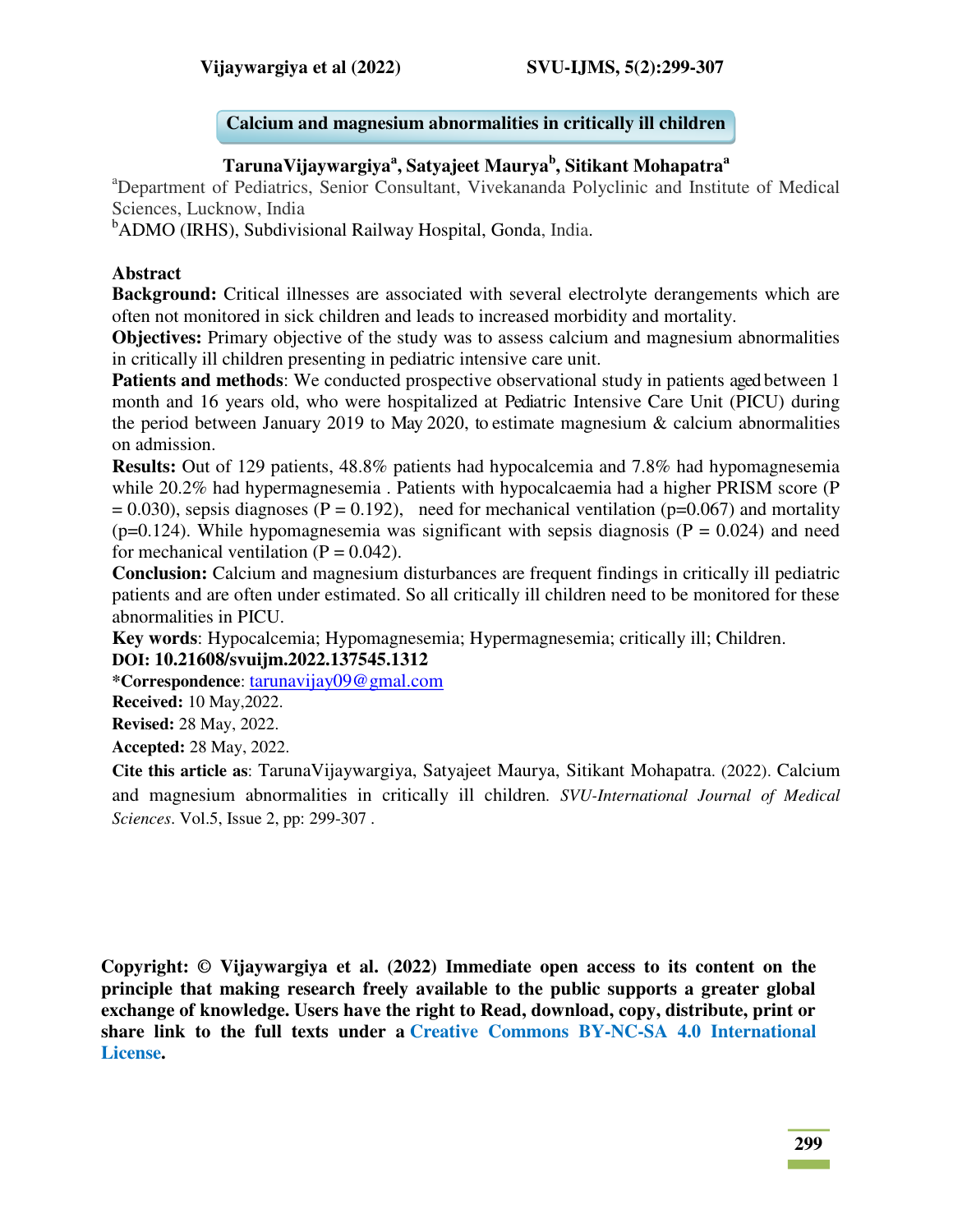#### **Introduction**

Calcium and magnesium disturbances are common in patients admitted to pediatric intensive care units but routine monitoring and replacement of these electrolytes are often underemphasized.Ca is the most abundant mineral in the body, important for nerve excitability, skeletal muscle integrity, coagulation, cardiac contractility and cellular permeability. Hypocalcaemia is common abnormality in patients admitted in intensive care units. The prevalence of hypocalcemia varies significantly in various studies ranging from 34% to 68% (**Singhi et al., 2003; Naik et al., 2014; Naseem et al., 2019)**. Magnesium is the fourth most abundant mineral in the body and is essential for optimal metabolic function. It acts as a cofactor for more than 300 enzymes, regulating a number of fundamental functions such as muscle contraction, neuromuscular conduction, glycemic control, myocardial contraction, and blood pressure. Various studies have reported the incidence of hypomagnesaemia 29.1% to 70% in critically ill-patients **(Beleidy et al.,2017; Deshmukh et al., 2000; Saleem et al.,2009)**.Thus their imbalance in either direction(hypo and hyper) can affect various cellular functions leading to significant morbidity and mortality**(Naseem et al., 2019)**. Hence early recognition of these imbalances and intervention to correct them is essential to avoid poor outcomes. The primary objective of this study was to determine the abnormalities of calcium and magnesium in critically ill children, and secondary objectives of the study were to find out mutual relationship between calcium and magnesium, and their correlation with PICU stay.

**Patients and methods**  *Study design* 

It was a prospective observational study, included 129 patients aged 1 month to 16 years, who were hospitalized at Pediatric Intensive Care Unit, Vivekananda Polyclinic Institute of medical science, Lucknow India, during the period between January 2019 and May 2020.

#### *Data collection*

We included pediatric patients admitted to PICU, but excluded patients with history of chronic renal disorders, patients on renal replacement therapy, chronic diarrhea and patients who left against medical advice. Complete history, clinical examination, anthropometric measurements (weight, height, head circumference and mid upper arm circumference), demographic information, severity of illness using PRISM(Pediatric Risk of Mortality) III **(Pollack et al.,1996)**scores were noted at the time of admission. Organ failure was assessed according to pediatric organ dysfunction criteria **(Goldstein et al., 2005)**.All patients subsequently underwent complete laboratory assessments including; sepsis profile, blood gas analysis & blood chemistry. Serum total and ionic calcium (by Ion Selective Electrode Method) and magnesium (by Xylidyl Blue Method) levels were assessed in sample taken at the time of admission. Electrolytes were classified as normal, hypo or hyper according to reference ranges obtained from **Nelson textbook of pediatrics**, viz. Calcium (total): 8.8-10.8 mg/dL, Calcium (ionized): 4.8 to 4.92 mg/dL, Magnesium: 1.5-2.6 mg/dL. Duration of mechanical ventilation if needed, total duration of PICU stay and outcome (discharged or died) were recorded.

*Ethics approval and consent for participation*  This manuscript obtained ethical approval from the Institutional Ethics Committee of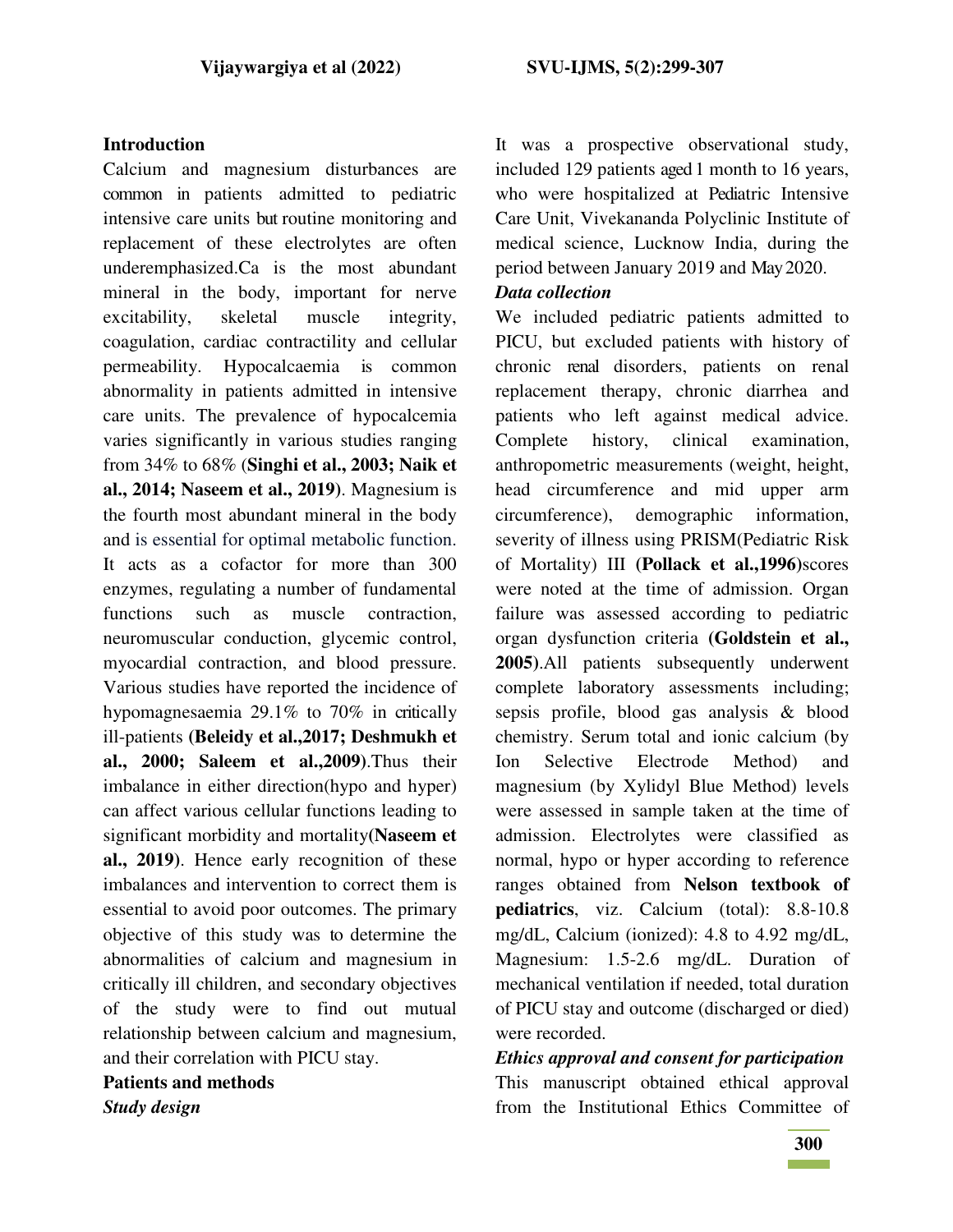Vivekananda Polyclinic Institute of medical science, Lucknow. After Ethical committee approval, written consent from the parents was taken.

## *Statistical analysis*

The statistical analysis was done using SPSS (Statistical Package for Social Sciences) Version 21.0 statistical Analysis Software. The values were represented in numerical values and percentages as Mean±SD. Chi-square test; Independent samples 't'test and Analysis of variance (ANOVA) tests were used to compare the data. A 'p' value less than 0.05 was considered to be statistically significant. Linear correlation was evaluated using Pearson's correlation coefficient.

## **Results**

Out of total 164 admissions in PICU, 26 patients were excluded as per exclusion criteria while 9 didn't give consent. So total 129 patients were enrolled in study.

There were 43 (33.3%) females & 86 (66.7%) males, Majority of the patients were aged from 1-month to 5 -years 63.6% (n=82). 7.8% (n=10) were severely malnourished (**Table.1**). Average GCS at admission was 11.22±3.65 (Ranged from 3 to 15), organ failure was observed in 22 (17.1%) cases, Sepsis in 85(65.9%) cases and 28 (21.7%) cases required mechanical ventilation. Duration of PICU stay ranged from 1to18 days, mean duration being 4.34±3.13 days. Total 108(83.7%) patients were discharged while 21(16.27%) expired. 74.4% (n=96) of our study population presented with illness of more than 3 days duration of which 33.3% (n=43) presented after 7 days of onset of acute illness.

| <b>Findings</b>                                          | No.                        | $\%$                          |  |  |
|----------------------------------------------------------|----------------------------|-------------------------------|--|--|
| Age                                                      |                            |                               |  |  |
| 1 m to 1 yr<br>$\bullet$                                 | 50                         | 38.8                          |  |  |
| $2-5$ yr<br>$\bullet$                                    | 32                         | 24.8                          |  |  |
| $6-12$ yr<br>$\bullet$                                   | 37                         | 28.7                          |  |  |
| $13-16$ yr<br>$\bullet$                                  | 10                         | 7.8                           |  |  |
| <b>Gender</b>                                            |                            |                               |  |  |
| <b>Female</b><br>$\bullet$                               | 43                         | 33.3                          |  |  |
| <b>Male</b><br>$\bullet$                                 | 86                         | 66.7                          |  |  |
| Mean Height ±SD (Range) cm                               | $95.52 \pm 34.34$ (46-165) |                               |  |  |
| Mean Weight ±SD (Range) kg                               |                            | $15.87 \pm 12.74$ (1.65-61.2) |  |  |
| $45.85\pm6.38(30-59)$<br>Mean Head circum ±SD (Range) cm |                            |                               |  |  |
| <b>Severely Malnourished</b>                             | 10                         | 7.8                           |  |  |
| Mean Body temperature $\pm SD$ (Range) $\mathrm{P}F$     |                            | $98.57 \pm 1.23$ (96.0-105.0) |  |  |

**Table 1.Baseline Characteristics of Study Population** 

At admission 48.8%were hypocalcemic and 51.2% normocalcemic while none was found to be hypercalcemic, 7.8%were hypomagnesemic, 72.1% normomagnesemic and20.2% were

hypermagnesemic respectively. Mean calcium levels were  $8.3 \pm 1.1(4.6 \text{-} 10.4)$  mg/dL, mean magnesium levels were 2.2±0.63(0.98- 5.67)mg/dL and mean PRISM score was 7.91±6.04 (2-28) (**Table.2 and 3**)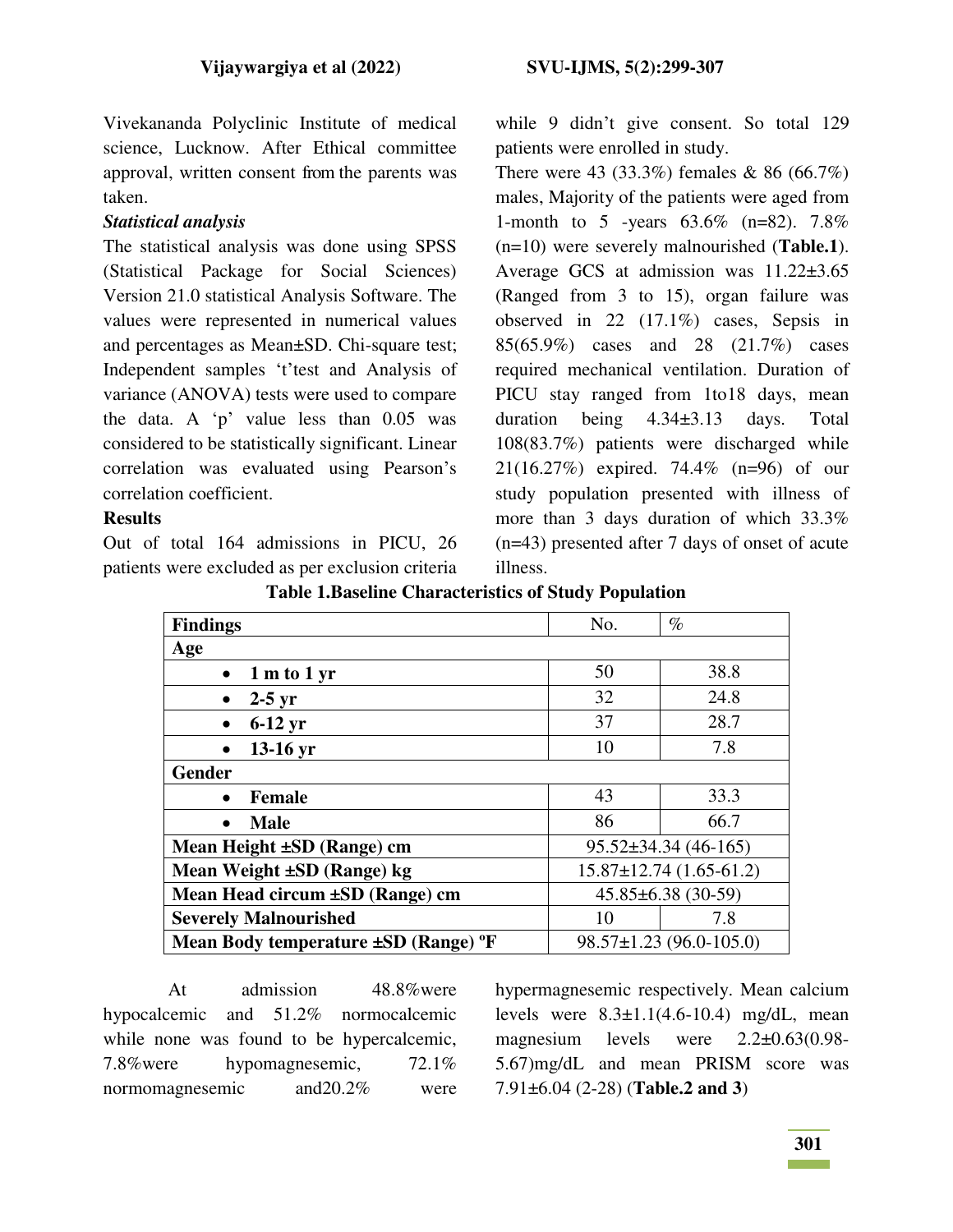| <b>Parameters</b>              | Min.           | Max  | Mean | <b>SD</b> |  |  |
|--------------------------------|----------------|------|------|-----------|--|--|
| At admission $(n=129)$         |                |      |      |           |  |  |
| <b>Ionized Calcium (mg/dl)</b> | 2.24           | 7.62 | 4.25 | 0.77      |  |  |
| <b>Total Calcium(mg/dl)</b>    | 4.6            | 10.4 | 8.63 | 1.01      |  |  |
| Magnesium(mg/dl)               | 0.98           | 5.67 | 2.21 | 0.61      |  |  |
| Potassium(mmols/lt)            | 2.22           | 8.2  | 4.62 | 1.11      |  |  |
| Phosphorus(mg/dl)              | 1.5            | 11.4 | 4.36 | 1.56      |  |  |
| <b>PRISM</b> score             | $\overline{2}$ | 28   | 7.91 | 6.04      |  |  |
|                                |                |      |      |           |  |  |

**Table 2. Baseline parameters of Study Population** 

|  | Table 3 .Baseline Electrolyte Levels (mg/dl) |  |
|--|----------------------------------------------|--|
|  |                                              |  |

| <b>Variables</b>       | <b>Below normal</b> |      | <b>Normal</b> |      | Above normal |      |
|------------------------|---------------------|------|---------------|------|--------------|------|
|                        | No.                 | $\%$ | No.           | $\%$ | No.          | $\%$ |
| <b>Ionized Calcium</b> | 114                 | 88.4 |               | 6.2  |              | 5.4  |
| <b>Total Calcium</b>   | 63                  | 48.8 | 66            | 51.2 |              | 0.0  |
| <b>Magnesium</b>       | 10                  | 7.8  | 93            | 72.1 |              | 20.2 |

Hypocalcemia was found in 46.5% females and 50% males at admission, but association of baseline calcium levels with age, gender and nutritional status were not significant. Hypocalcemia was associated with patients presenting with longer duration of symptoms (more than  $7 \text{ days}$ )(p=0.037). Rate of organ failure (20.6% vs. 13.6%), mechanical ventilation (60.3% vs. 71.2%), mortality (12.5% vs. 4.0) and duration of

Proportion of cases with hypomagnesemia were higher in age group 13- 16 years (p=0.01). Gender and nutritional status were not found to be significantly associated with magnesium levels. Sepsis was observed in significantly higher proportion of cases with hypomagnesaemia as compared to normal and raised magnesium (90.0% vs. 68.8% and 46.2% respectively) $(p=0.024)$ . Requirement of mechanical ventilation was numerically higher among magnesium deficient and balanced PICU stay (4.40±3.43 days vs. 4.09±2.85 days) were also higher among cases with hypocalcemia as compared to those with normocalcemia, but the differences were not found to be significant statistically. PRISM score of patients with hypocalcemia at admission was significantly higher as compared to those with normocalcemia (9.10±6.86 vs. 6.79±4.93) (p=0.03), (**Table.4**)

levels as compared to hypermagnesemia  $(30.0\% \text{ and } 22.6\% \text{ vs. } 15.4\% \text{ respectively}) (P =$ 0.589),Duration of PICU stay was maximum among cases with deficient magnesium  $(4.9\pm4.2$  days), followed by normomagnesemic (4.31±3.21 days) and minimum among those with raised magnesium (3.73±2.39 days),but this difference was not found to be statistically significant (p=0.559). PRISM score of cases with normal magnesium levels was higher as compared to deficient and raised levels (8.41±6.44 vs. 6.40±4.90 and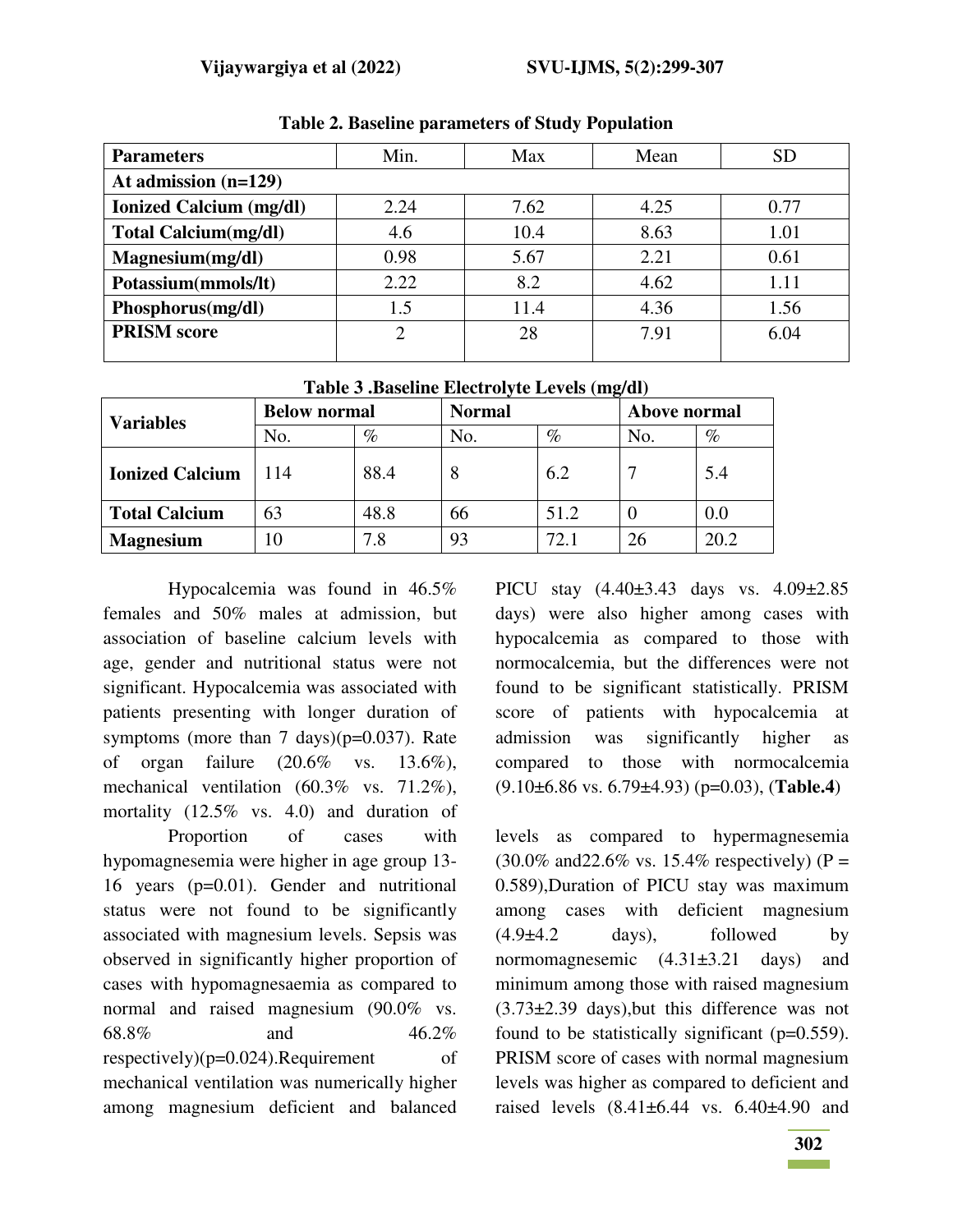| Table 4. Association of calcium with various parameters |                   |              |               |         |  |  |  |
|---------------------------------------------------------|-------------------|--------------|---------------|---------|--|--|--|
| <b>Variables</b>                                        | <b>Total</b>      | Hypocalcemia | Normocalcemia | p-value |  |  |  |
|                                                         | $(n=129)$         | $(n=63)$     | $(n=66)$      |         |  |  |  |
| Age group $No.(\%)$                                     |                   |              |               |         |  |  |  |
| 1mth-1yr                                                | 50(38.8%)         | 19(38%)      | 31(62%)       | 0.087   |  |  |  |
| $2yr-5yr$                                               | $32(24.8\%)$      | $17(53.1\%)$ | 15(46.9%)     |         |  |  |  |
| $6yr-12yr$                                              | 37(28.7%)         | 19(51.4%)    | $18(48.6\%)$  |         |  |  |  |
| $13yr-16yr$                                             | $10(7.8\%)$       | $8(80\%)$    | 2(20%)        |         |  |  |  |
| Female No. $(\%)$                                       | 43(33.3%)         | $20(46.5\%)$ | 23(53.3%)     | 0.709   |  |  |  |
| Male No. $(\%)$                                         | 86(66.7%)         | 43(50%)      | 43(50%)       |         |  |  |  |
| <b>Duration of</b>                                      |                   |              |               |         |  |  |  |
| symptoms                                                |                   |              |               |         |  |  |  |
| $<$ 3days                                               | 33                | $10(30.3\%)$ | 23(69.7%)     |         |  |  |  |
| 3-7days                                                 | 53                | $31(58.5\%)$ | 22(41.5%)     | 0.037   |  |  |  |
| >7days                                                  | 43                | 22(51.2%)    | 21(48.8%)     |         |  |  |  |
| <b>GCS &lt;12</b>                                       | 77                | 32(50.8%)    | 45(68.2%)     | 0.044   |  |  |  |
|                                                         |                   |              |               |         |  |  |  |
| Organ failure                                           | 22                |              |               |         |  |  |  |
| $No.(\%)$                                               | $(17.1\%)$        | $13(20.6\%)$ | $9(13.6\%)$   | 0.291   |  |  |  |
| Sepsis No. $(\%)$                                       | 85 (65.9)<br>$\%$ | 38 (60.3%)   | 47 (71.2%)    | 0.192   |  |  |  |
| <b>Mechanical</b><br>ventilation<br>$No.(\%)$           | 28 (21.7)<br>$\%$ | 18 (28.6%)   | $10(15.2\%)$  | 0.067   |  |  |  |
| <b>PICU</b> stay                                        |                   | 4.40(3.43)   | 4.09(2.85)    | 0.582   |  |  |  |
| mean(SD)                                                |                   |              |               |         |  |  |  |
| <b>PRISM</b> mean(SD)                                   |                   | 9.10(6.86)   | 6.79(4.93)    | 0.030   |  |  |  |

6.73±4.71), but this difference was also not found to be significant statistically, (**Table.5**).

#### **Table 5. Association of magnesium with various parameters**

| <b>Variables</b>   | <b>Total</b> | o<br>Hypomagnesemia | Normomagnesemiaa | <b>Hypermagne</b> | p-value |
|--------------------|--------------|---------------------|------------------|-------------------|---------|
|                    | (129)        | $(n=10)$            | $(n=93)$         | semia             |         |
|                    |              |                     |                  | $(n=26)$          |         |
| Age group          |              |                     |                  |                   |         |
| 1mth-1yr           | $50(38.8\%)$ | $5(10\%)$           | $30(60\%)$       | $15(30\%)$        |         |
| $2yr-5yr$          | $32(24.8\%)$ | $2(6.3\%)$          | 26(81.3%)        | $4(12.5\%)$       | 0.01    |
| $6yr-12yr$         | 37(28.7%)    | $_{0}$              | $30(81.1\%)$     | $7(18.9\%)$       |         |
| $13yr-16yr$        | $10(7.8\%)$  | $3(30\%)$           | 7(70%)           |                   |         |
| FemaleNo. $(\%)$   | $43(33.3\%)$ | $5(11.6\%)$         | $34(79.1\%)$     | $4(9.3\%)$        | 0.065   |
| <b>Male</b>        | 86(66.7%)    | $5(5.8\%)$          | 59(68.6%)        | 22(25.6%)         |         |
| <b>Duration of</b> |              |                     |                  |                   |         |
| symptoms           |              |                     |                  |                   |         |
| $<$ 3days          | 33           | $4(12.1\%)$         | 23(69.7%)        | $6(18.2\%)$       | 0.095   |
| 3-7 days           | 53           | $5(9.4\%)$          | 33(62.3%)        | $15(28.3\%)$      |         |
| $>7$ days          | 43           | $1(2.3\%)$          | 37(86%)          | $5(11.6\%)$       |         |
| GCS < 12           | 77           | $5(50\%)$           | 55(59.1%)        | $17(65.4\%)$      | 0.686   |

**303**   $\sim 10^{10}$  km s  $^{-1}$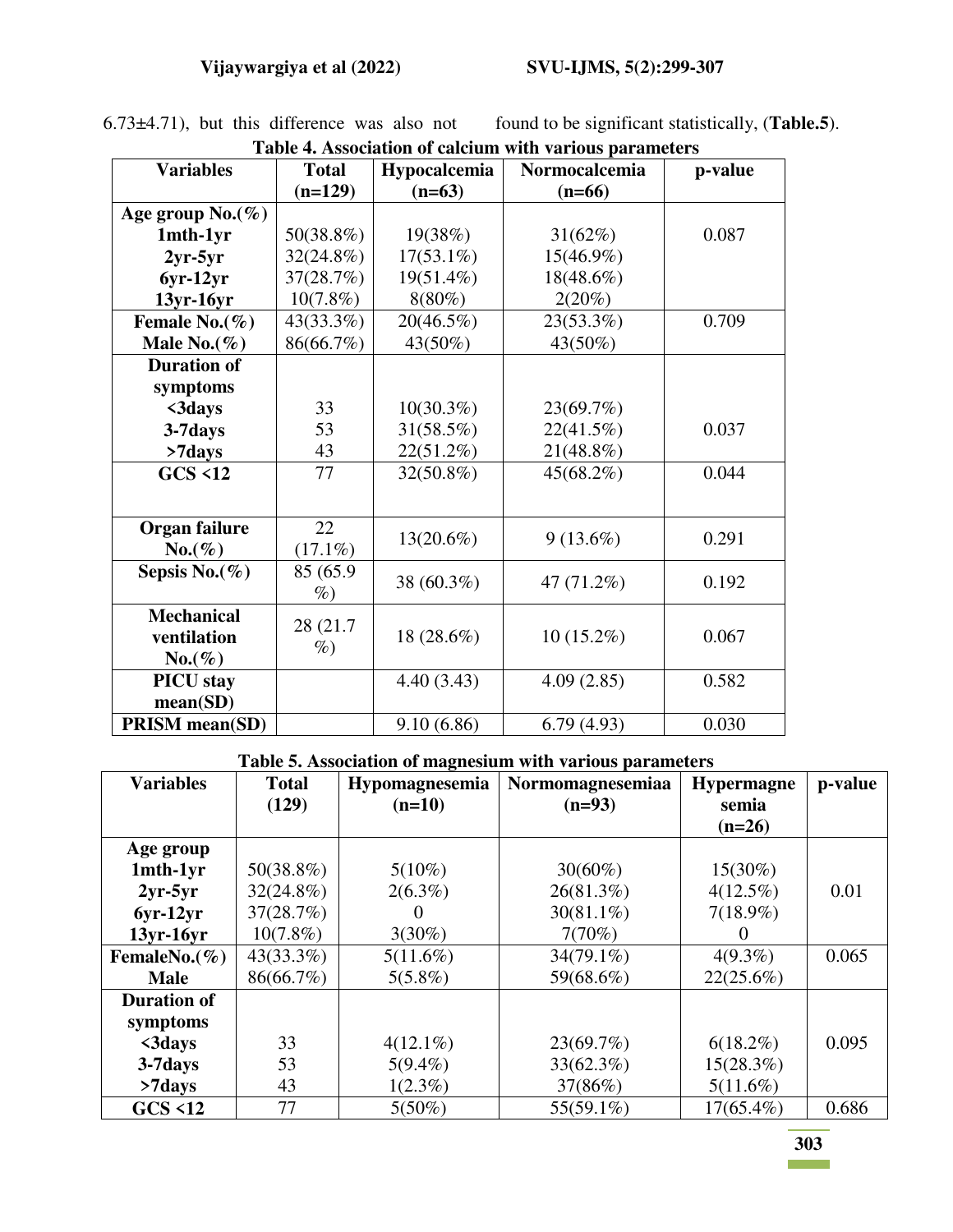| Organ failure<br>$No.(\%)$                    | $22(17.1\%)$      | $1(10.0\%)$ | $17(18.3\%)$ | $4(15.4\%)$   | 0.778 |
|-----------------------------------------------|-------------------|-------------|--------------|---------------|-------|
| Sepsis No. $(\%)$                             | 85 (65.9)<br>$\%$ | $9(90.0\%)$ | 64 (68.8%)   | 12 $(46.2\%)$ | 0.024 |
| <b>Mechanical</b><br>ventilation<br>$No.(\%)$ | 28 (21.7)<br>$\%$ | $3(30.0\%)$ | 21 (22.6%)   | $4(15.4\%)$   | 0.589 |
| <b>PICU</b> stay<br>mean(SD)                  |                   | 4.9(4.2)    | 4.31(3.21)   | 3.73(2.39)    | 0.559 |
| <b>PRISM</b><br>mean(SD)                      |                   | 6.40(4.90)  | 8.41 (6.44)  | 6.73(4.71)    | 0.327 |

Moderate level of significant correlation between total calcium and ionized calcium was observed (p value =  $\leq 0.001$  and r value = 0.668). Statistically significant correlation between total calcium and PRISM

score was observed but level of correlation was weak (p value  $= 0.044$  and r value  $= -$ 0.178). But serum magnesium levels did not show any significant correlation with calcium, PRISM score and PICU stay, (**Table.6**).

**Table 6.Correlation of electrolytes with GCS, Duration of Symptoms, PRISM score and Duration of PICU Stay (Pearson's Correlation)** 

| <b>Variables</b> |                 | <b>Total C</b> | Mg       | Dur of<br>symptoms | <b>GCS</b> | <b>PRISM</b><br>score | <b>PICU</b><br>stay |
|------------------|-----------------|----------------|----------|--------------------|------------|-----------------------|---------------------|
| <b>Ionized</b>   | $\cdot r$       | 0.668          | 0.034    | 0.002              | 0.060      | $-0.193$              | 0.004               |
| Ca               | $\mathbf{p}$    | $\le 0.001$    | 0.699    | 0.984              | 0.501      | 0.029                 | 0.968               |
| <b>Total Ca</b>  | $\cdot_{r}$     |                | $-0.013$ | $-0.024$           | $-0.056$   | $-0.178$              | $-0.100$            |
|                  | $\mathbf{p}$    |                | 0.882    | 0.788              | 0.526      | 0.044                 | 0.258               |
| Mg               | $\cdot_r$       |                |          | $-0.034$           | 0.003      | $-0.026$              | $-0.142$            |
|                  | $\mathfrak{p}'$ |                |          | 0.699              | 0.970      | 0.768                 | 0.107               |
| Dur. of          | $\cdot r$       |                |          |                    | $-0.195$   | 0.147                 | 0.083               |
| symp             | $\mathfrak{p}'$ |                |          |                    | 0.027      | 0.097                 | 0.348               |
| <b>GCS</b>       | $\cdot_r$       |                |          |                    |            | $-0.550$              | $-0.401$            |
|                  | $\mathbf{p}$    |                |          |                    |            | < 0.001               | < 0.001             |
| <b>PRISM</b>     | $\cdot_r$       |                |          |                    |            |                       | 0.184               |
| score            | $\cdot_p$       |                |          |                    |            |                       | 0.037               |

## **Discussion**

Critical illness affects the normal body metabolism and various physiological activities. It has a detrimental effect on homeostasis. While the focus of electrolyte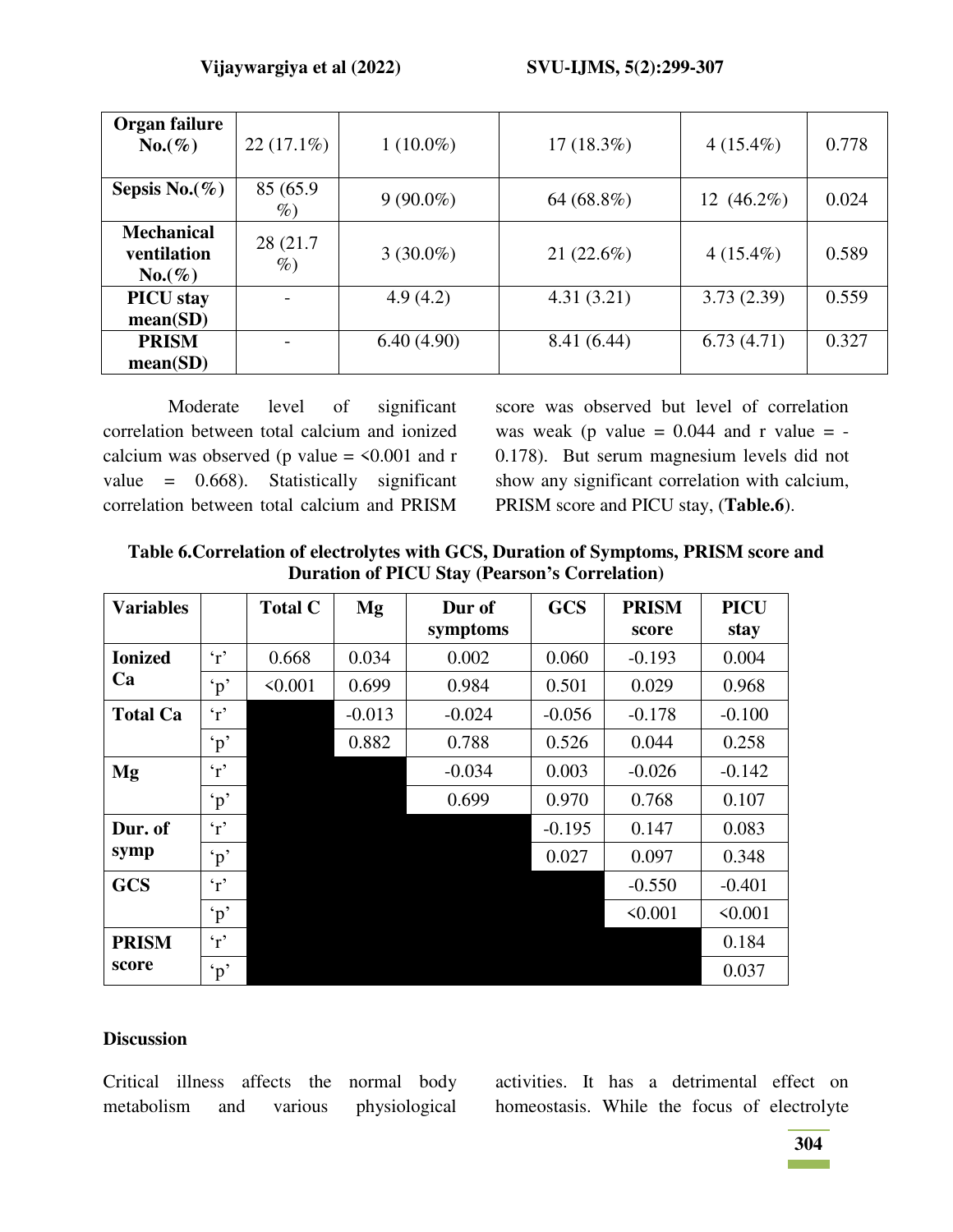imbalances during critical illness is generally stressed on maintenance of sodium and potassium level, while role of other electrolytes particularly macro-minerals like calcium and magnesium are often underestimated and have not been studied extensively. In the present study, the calcium and magnesium abnormalities and their mutual relationship in 129 critically ill children was evaluated and their association with demographic profile, clinical characteristics and PICU stay were analyzed.

 The incidence of hypocalcaemia was 48.8% in our study, in other studies incidence varies from34% to 57.6% **(Naseem et al., 2019; Haghbin et al., 2010)**. Similar findings were seen in a study of 100 critically ill children by **Singhi et al. (2003)** who found hypocalcaemia in 35 per cent of patients at admission. **Naik et al. (2014)** studied serum calcium levels in a prospective cohort of 320 children admitted to PICU and observed hypocalcemia in 47.5 percent of patients at the time of admission. Thus hypocalcemia is common in ill children presenting in PICU.

 Although we did not find any association between hypocalcemia and sepsis, but in few studies, sepsis was found to be significantly associated with hypocalcaemia **(Beleidy et al.,2017; Deshmukh et al.,2000)**. **Buysse et al.(2001)** found as many as 68% children with septic shock were hypocalcaemic.

Our study found hypocalcemia to be significantly associated with higher PRISM score (0.030), showing poor outcome, but did not find a significant association of hypocalcemia with mechanical ventilation need, which was similar to result of **Filyk et al. (2019)**. Although, **Naseem et al.(2019)**  reported electrolyte imbalance to be

significantly associated with mortality, however, they could not find its association with morbidity, complications and duration of PICU stay, which were similar to our observation.

Hypomagnesemia was observed in only 7.8% of the study population at admission, while abnormally high levels of magnesium were seen in 20.2% of our patients. Various studies shows prevalence of hypomagnesemia ranging 29% (**Erdoğan and Menevşe et al., 2018**) to as many as 70% patients admitted to PICU **(Deshmukh et al.,2000)**. **Filyk et al.(2019**) reported it in as many as 70.4% of young children in ICU aged 1 to 36 months, but abnormally high levels of magnesium have reported in very few studies (7.3%), **Dandinavar et al., 2019)**. The possible reason for 20.2% hypermagnesemic cases in our study could be administration of magnesium sulphate in various modes prior to admission in our study population. 74.4% of our study population presented with illness of more than 3 days duration of which 33.3% presented after 7 days of onset of acute illness. Also, 37.2% of our patients presented with abnormal neurological signs and 29.5% with respiratory illness. Treatment of such illness often involves administration of inhaled or intravenous magnesium sulphate. The possibility of such patients being admitted to a nearby hospital for treatment prior to admission to our hospital cannot be ruled out and thus magnesium should be measured on admission before initiating therapy.

A significant association of hypomagnesemia was found with sepsis (p=0.024). **Saleem and Haque et al. (2009)**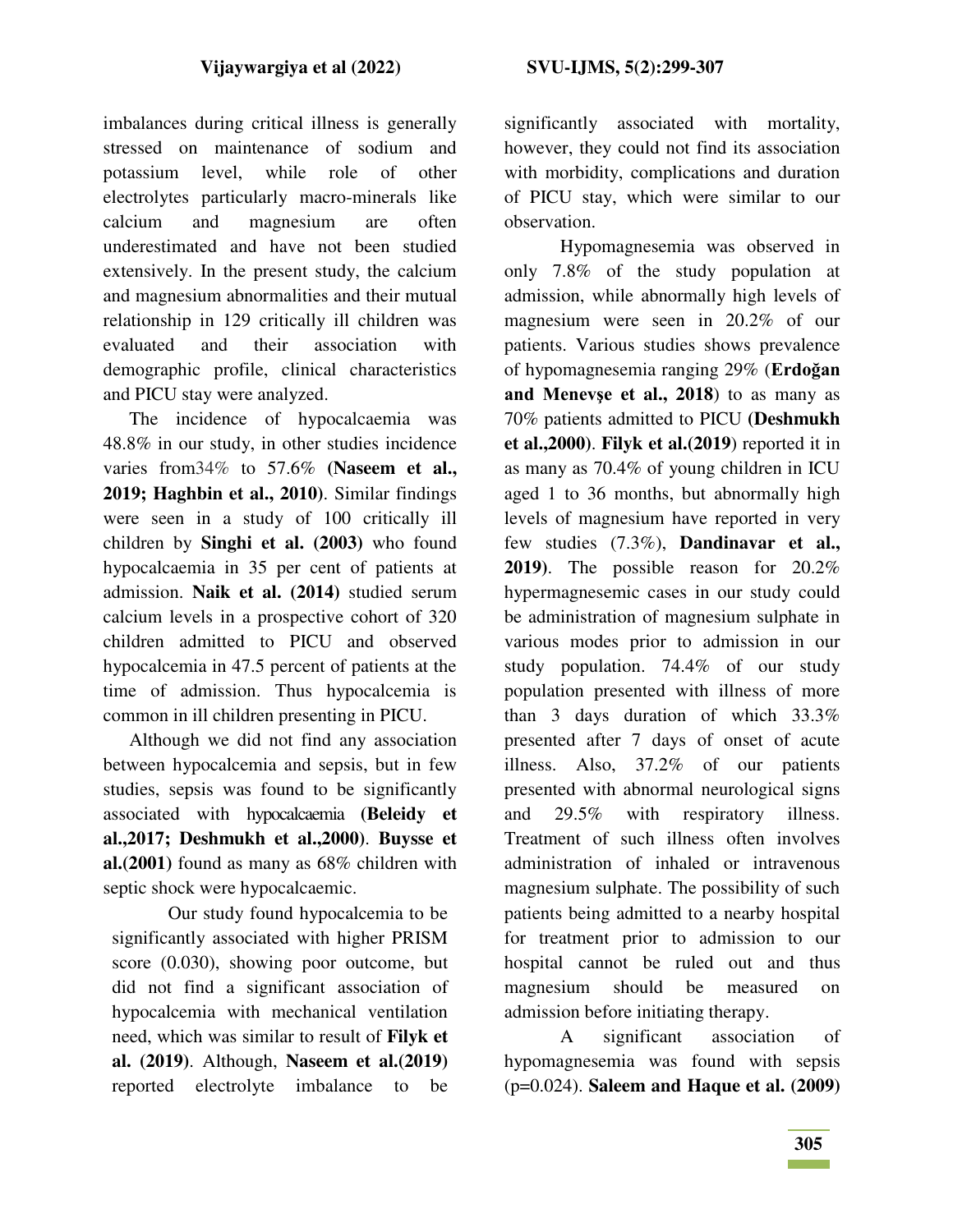also found hypomagnesemia to be significantly associated with increasing age and sepsis. Association of age and sepsis with hypomagnesemia has also been reported in few other studies (**Sadeghi-Bojd et al., 2019**; **Erdoğan and Menevşeet al., 2018;Singhi et al., 2003**).Magnesium levels did not show significant association with any of the other outcomes.

As far as relationship of magnesium levels with PICU outcomes is concerned, there are contradictory reports. **Erdoğan and Menevşe et al. (2018)** found that hypomagnesemia was significantly associated with higher PRISM score, duration of intensive care unit stay, need for mechanical ventilator and the number of days connected to mechanical ventilator as well as mortality rate. While **Saleem and Haque et al. (2009)** found higher mortality in normomagnesemic children as compared to hypomagnesemic children though it was not significant statistically, which was similar to our observation.Calcium and Magnesium levels did not show any significant correlation in our results.

Our study provides data regarding incidence of calcium as well as magnesium abnormalities in critically ill pediatric patients admitted to PICU in north India. Calcium and magnesium disturbances are quite frequent in PICU. Along with hypocalcemia and hypomagnesemia, hypermagnesemia is also common in sick children, so these electrolytes should be measured in all critically ill children to treat appropriately and reduce the risk of further deterioration of these macrominerals, which can help in reducing their impact on the outcome.

## **Acknowledgement**

Funding: None.

**Conflict of interest**: None declared

#### **References**

- **Beleidy A, Sherbini SA, Ahmed A. et al.(2017)**. Calcium, magnesium and phosphorus deficiency in critically ill children. Egyptian Pediatric Association Gazette, 65(2): 60-64.
- **Buysse CMP, van der Kaay DC, van der Voort E, et al. (2001)**. Hypocalcaemia in children with septic shock. Crit Care, 5:209.
- **Deshmukh C T, Rane S A, Gurav M N. (2009)** Hypomagnesaemia in paediatric population in an intensive care unit. J Postgrad Med, 46:179.
- **Erdoğan S, Seven Menevşe T.(2018)** Hyopomagnesemia in Critically Ill Children, Iran J Pediatr, 28(6):e66444.
- **Filyk OV. (2019)** Calcium and magnesium deficiency in children with acute respiratory failure: a prospective observational cohort study. Emergency Medicine, 8:103.
- **Goldstein B, Giroir B, Randolph A, and the Members of the International Consensus Conference on Pediatric Sepsis. (2005)** International pediatric sepsis consensus conference: definitions for sepsis and organ dysfunction in pediatrics. PediatrCrit Care Med, 6: 2–8.